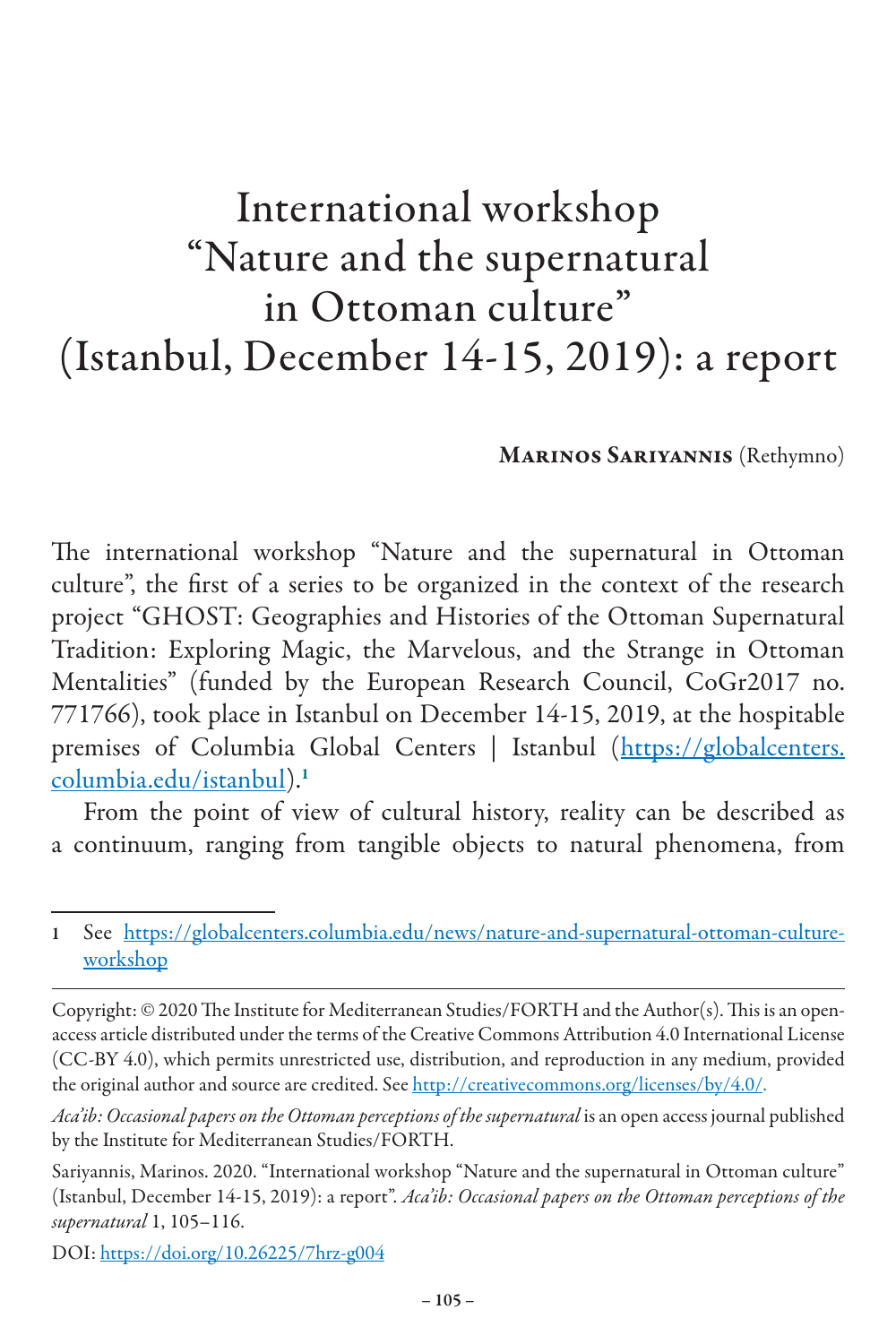matters of everyday experience, to things felt but unseen, as well as to things (commonly) unfelt and unseen but, nevertheless, considered to exist. Each of these categories are divided by most human cultures into different spheres, some explicable, some ordinary, but with causes unattainable for the human intellect, and some completely inexplicable as pertaining solely to the will and actions of a supreme being. We name these spheres, whose borders and extent shift in history (e.g. through a "disenchantment" process) or even within a given culture at a given moment, as nature, the preternatural and the supernatural; and Islamicate cultures have seen the world through similar categories (*aja'ib, ghara'ib, al-ghayb, kharik al-'ada* and so forth). Furthermore, diverse cultures throughout history have developed technologies aiming to exercise some control over things considered beyond the grasp of the ordinary mind (magic, divination and other occult sciences).

European as well as non-Ottoman (and especially pre-Ottoman) Islamicate perceptions and techniques dealing with the supernatural have been the object of intense study for more than a century. However, very little work has been undertaken with respect to Ottoman culture. No more than a handful of scholars have touched upon questions related to perceptions on what is supernatural and what is not, what can be explained and controlled and what is dependable only on God's will, to what extent everyday reality is intermingled with supernatural elements. Nor do we have more than very few studies of Ottoman occult sciences; while it is true that historians of Islamic magic often reach as far as Taşköprüzade and Kâtib Çelebi, they only do so through their works in Arabic and without examining their historical context.

The workshop sought to explore this research potential, gathering together scholars interested in the topic with the aim of future collaboration. Fifteen scholars from all over the world, representing Ottomanists, Arabists, and Neohellenists, explored topics related to wonders, the supernatural, and occult practices in the pre-Tanzimat Ottoman world.

The first session was devoted to wonders and marvels. In his paper, entitled "Bewitched and bewildered: wonder in early modern Ottoman society", Ido Ben-Ami (Tel Aviv University, Israel) addressed Barbara H. Rosenwein's notion of "emotional communities", in order to discuss how the early modern Ottoman elite society of Istanbul formed a community, whose members were encouraged

 $\sim$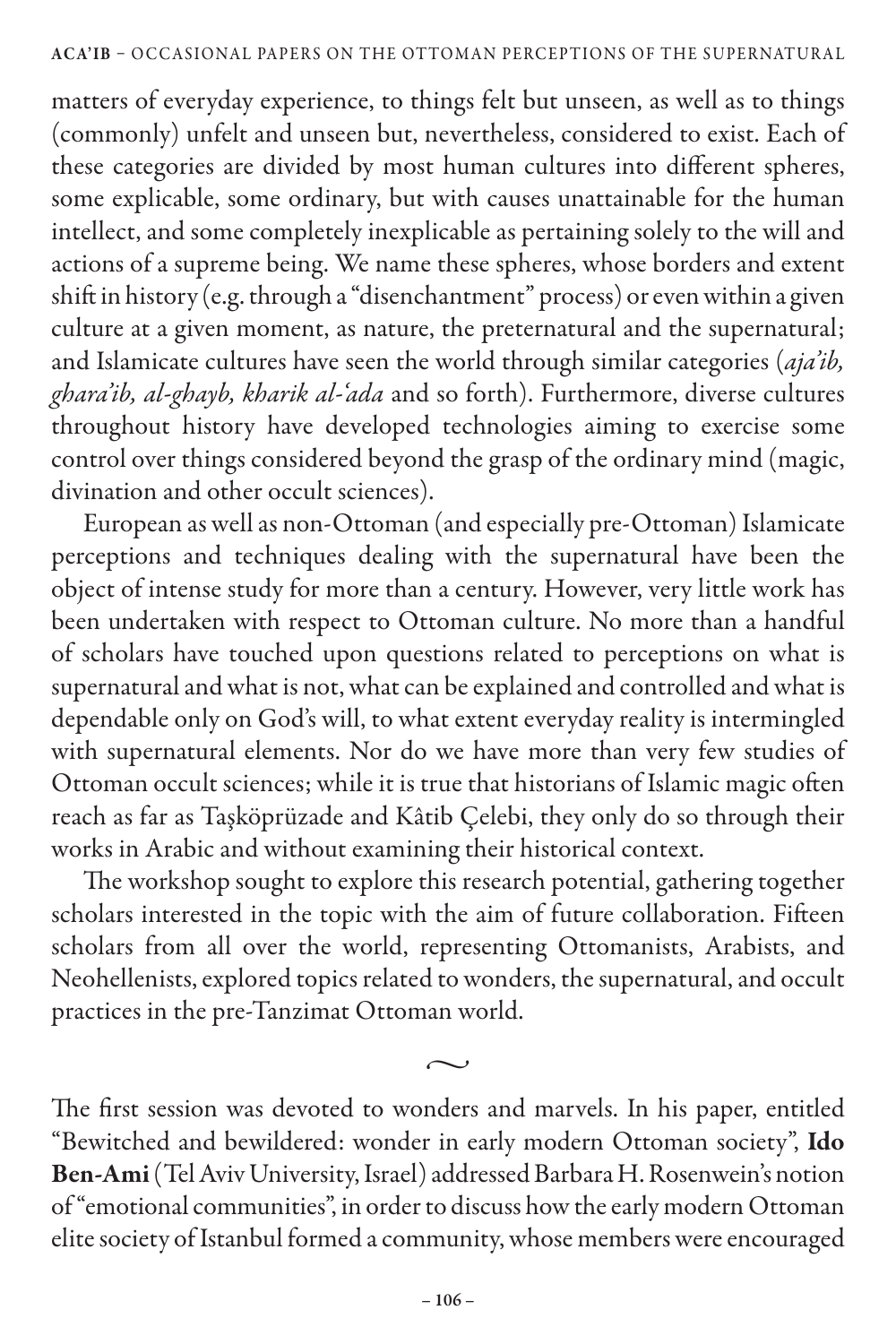to practice a unique sense of bewilderment at both natural and supernatural phenomena. Such bewilderment (*hayrat*/*hayret*) was understood by the Ottomans as wonder. A theory dealing with this emotion was first introduced to this emotional community in various medieval Islamic cosmographies, written on the Wonders-of-Creation. Readers were expected to experience this feeling when they were unable to understand the cause of a thing or how it was supposed to influence them when they witnessed it for the first time. As such, cosmographies encouraged their potential readers to turn sights of aesthetics experiences into an insightful experience of bewilderment/wonder. Analyzing various textual and pictorial sources, Ben-Ami highlighted how this group encouraged the occurrence of wonder, further illustrating how individuals (such as Evliya Çelebi, for instance, attempted to introduce themselves as having had such experiences. Therefore, he argued that for the early modern Ottoman elite, the scientific importance of cosmographies lay within the social function they conveyed, and not necessarily with the veracity of their content. Nevertheless, this mentality did not persist beyond the seventeenth century, as from then on, with the influence of modern geographical studies, members of the elite (e.g. Kâtib Çelebi) abandoned the cosmographic theory of wonder and thus the need to contemplate God in the beauty of nature.

The paper by Feray Coşkun (Özyeğin University, Turkey), "Wondrous and strange in fifteenth century Ottoman cosmographies" took up the same category of cosmographical texts, focusing on a corpus of early specimens, all dated before the sixteenth century: namely, Ali b. Abdurrahman's late fourteenthcentury *Acaibü'l-Mahlukat*, Rükneddin Ahmed's text of the same title, and the famous *Dürr-i Meknun*, attributed to Ahmed Bican. After discussing the main theories and taxonomies concerning this genre (or even its very existence, as in the case of Syrinx von Hees), Coşkun examined each text focusing on the use of terminology and concepts, as well as with the motivation each author provides for embarking on the composition of his work. As she demonstrated, the theme of personal, sensory experience was a strong focus of this literature, which also stresses the fact that wonders such as the ones described are not to be denied, as they constitute a specimen of God's omnipotence. Although the terms *aca'ib* and *ghara'ib* are not used consistently according to al-Qazwini's classification (on whose work, nevertheless, all these texts were based), the places filled with such marvels and wonders are univocally located in certain more or less mythical places, such as Mount Qaf or the islands of the Encircling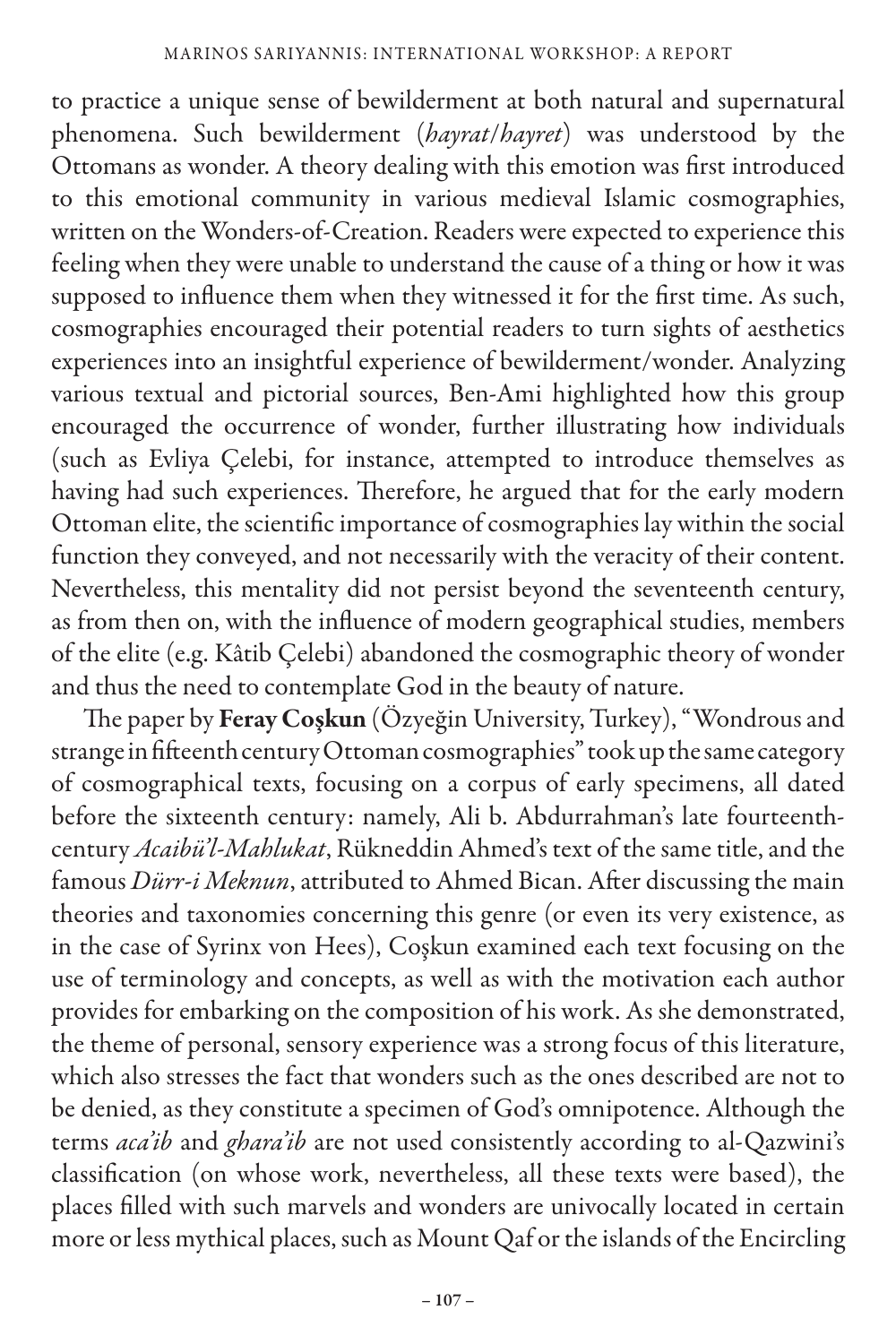Ocean. Moreover, Coşkun highlighted some exemplary passages in these works concerning emotional reactions to such phenomena (e.g. terror, fear, admiration, curiosity, excitement, disgust, astonishment, delight), in order to demonstrate situations in which each of those reactions appear and how they are all associated with divine omnipotence.

The paper by Güneş Işıksel (Medeniyet University, Turkey), "Ḥamza in the realms beyond the mountain Kaf. Marvellous, magic and some minor chronotopes", dealt with a particular kind of the Ottoman romance genre (*destân*, *ḳiṣṣa* or *ḥikâye*), the *Ḥamzanâme*s. The written and oral romances performed by *meddâḥ*s represented an enchanted world populated by sorcerers, demons, jinns, fairies as well as other marvelous beings, supported by worldviews in which divine power was omnipresent, and "occult" practices and the supernatural phenomena were ubiquitous. Just as in the other popular romances, *Ḥamzanâme* consists of a great mass of episodes, loosely or closely connected and interrelated to various degrees. The main hero is Ḥamza b. ʿAbdu'l-Muṭṭalib, paternal uncle of the Prophet Muḥammed; however, action takes place during the reign of Sasanian shah Ḫusrev I Anuşirvân (r. 531-579), but more or less, in a dominantly Islamicate cultural context. In the end, Hamza not only conquered almost all of the inhabited quarters of the Earth (*rûb'-ı meskûn*) but he also subdued the non-human inhabitants of magic realms. In his paper, Işıksel analyzed *Hamza's Adventures in* the *Land of the Fairies at Mount Qaf*. The mountain is full of strange species, monsters and demons, with their realms, kings and queens, which are described in detail. Işıksel analyzed this fascinating story using the Bakhtinian concept of chronotope, explaining how the alienation of the hero from his surroundings provided a vehicle via which to describe a world full of wonders. In turn, this rendered his alienation more tangible to the audience. Thus, in these texts the *mirabilia* functioned as an mark of authentication, the specific task of which was to create plausibility and to imbue the narrated stories with realistic credibility.

Moving to a more scientific period of Ottoman geography, Kaan Üçsu (Istanbul University, Turkey) dealt in his paper with "*Ajāʾib* in Abu Bakr al-Dimashqî's geography". When Joan Blaeu's (d. 1673) *Atlas Maior* was presented to Mehmed IV as a gift by the Dutch ambassador to Istanbul in 1668, Abu Bakr al-Dimashqî (d. 1691), mudarris and geographer, embarked upon its translation by favour of Grand Vizir Fazıl Ahmed Pasha (1661-1676). This ten-year endeavour resulted in an eleven-volume book called *Nusrat al-*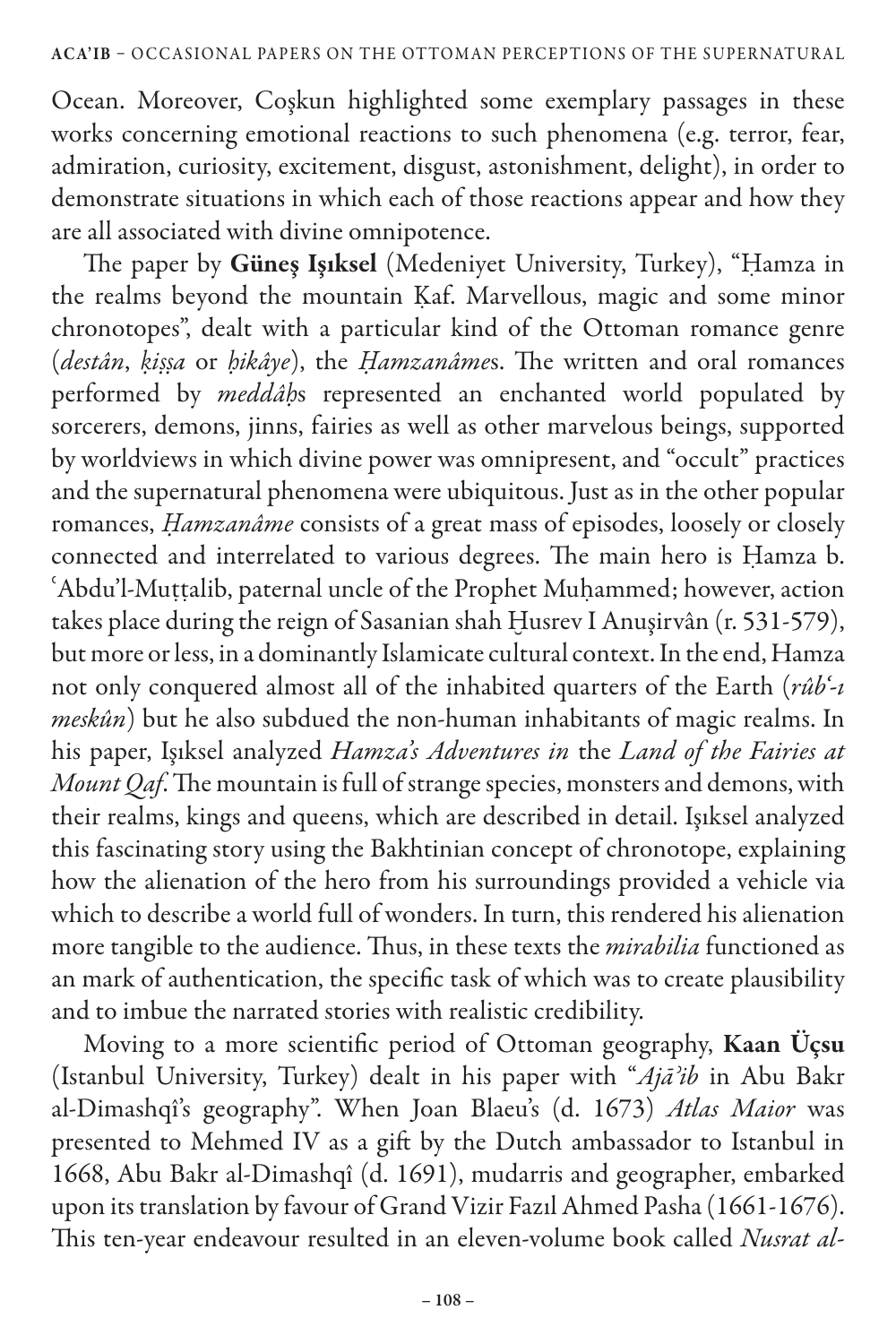*Islam va'l Surûr fî Tahrîr Atlas Mayor*. Upon its completion, al-Dimashqî also prepared an amended version of the translation in two volumes, *Mukhtasar Nusrat al-Islam*. Even the eleven-volume work, however, was not a word-forword translation. Abu Bakr abridged and altered some parts of *Atlas Maior*. His alterations, predictably, were for the most part based upon Islamic sources and especially his predecessors Katib Çelebi's and Aşık Mehmed's works. In his paper, Üçsu sought to answer whether Abu Bakr differs in approaching *ajāʾib* phenomena from his predecessors; whether he included different motifs of *Ajāʾib* and if so, what his sources were; whether he added any supernatural motifs from Blaeu's atlas to the Ottoman corpus and so on. Üçsu's analysis showed that, as it so often happens with Ottoman sources, Abu Bakr's approach to wondrous and marvelous narratives does not adhere to a pattern: sometimes he disregards Kâtib Çelebi's skeptical comments, at others he seems to return to the Islamic tradition of *aja'ib* cosmographies or inserts information from unidentified sources.

Turning now from distant or even mythical places to the very heart of the Ottoman realm, what was the place of the occult in the early modern Istanbul? Aslı Niyazioğlu's (Oxford University, United Kingdom) paper on "Urban talismans and early modern Istanbul" addressed this question by exploring what Ottoman cosmographers, geographers and historians wanted to tell about Istanbul's talismans from the late fifteenth to the mid-sixteenth centuries. Early modern Ottomans often described ancient sculptures and columns of Istanbul as talismans*.* Following medieval Islamic and Byzantine traditions, they wrote how these monuments warded off danger and brought prosperity. Some of their stories are well-known and much repeated in the current scholarship. Yet, there has not been any in-depth analytical study of the occult's place in the city. Stories about the talismanic properties of ancient monuments have often been regarded as curious folkloric beliefs, tales of entertainment, or mere superstition and not viewed as legitimate subjects of "history." Many Ottoman writers, however, paid special attention to Istanbul's monuments. When presenting stories about urban talismans, they frequently urged the reader to approach the subject with utmost care. For them, stories of talismans offered a unique perspective on the city's past and the future. Through a study of five selected stories from cosmologies, chronicles and treatises on talismans produced in Ottoman Turkish from the late fourteenth to late seventeenth-centuries, Niyazioğlu explored the changing meanings of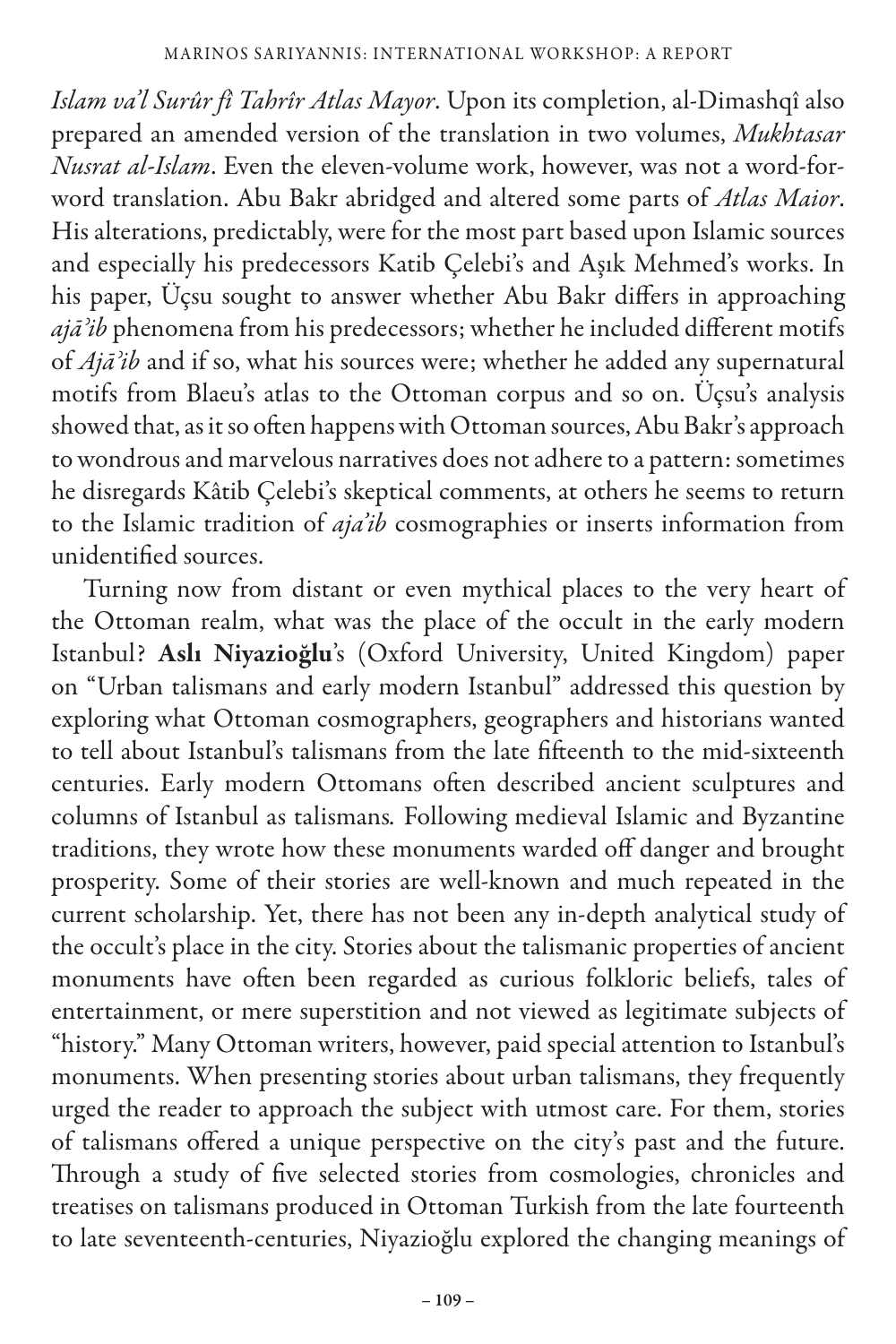the occult and its place in early modern Istanbul. As she demonstrated, while in texts composed in the mid-fourteenth to early fifteenth centuries we often encounter stories about statues mostly as a warning about the transitory nature of power, in the late fifteenth century texts we find Istanbul's monuments teeming with occult power. These stories suggest the spread of the interest in lettrism in this period. By the mid-sixteenth century, however, stories about the lettrist talismans wane and the depictions of talismans which unite celestial and terrestrial forces emerge in treatises on talismans and universal histories. Still, as Niyazioğlu remarked, different stories do not necessarily replace each other. On the contrary, diverse accounts of Istanbul's talismans circulated together in the late sixteenth-century geographical works.

 $\sim$ 

The second session turned to Ottoman visions of the world, focusing in the relation with the Hereafter in its various forms. Aslıhan Aksoy-Sheridan (TED University, Turkey), in her paper on "Taming the *nefs*: metempsychosis (*tenāsüh*) as recorded in a 17th-century *mecmū'a*", studied a late-seventeenthcentury miscellany (*mecmu'a*) of the collection of the University of Michigan, containing a variety of texts ranging from poetry to stories and from lists to prayers. Among these texts, a particular story (based on a *hadith* tradition) describes twenty different animals and two stars, presented together with colourful anecdotes about how each of these beings had once been flawed humans before undergoing metempsychosis or *tenâsüh*—a belief that, while utterly contrary to Sunnite Islamic doctrine, had clearly taken deep enough root in popular belief systems as to survive and be recorded. In her analysis, Aksoy-Sheridan showed how this text, particularly when considered in conjunction with the compilation's other texts, can be seen as a mental exercise on the overarching theme of taming the *nefs* (the appetitive soul), guiding the *mecmu'a*'s owner, compiler, or reader in terms of how the appetitive instincts of the *nefs* may be controlled. Thus, the *mecmu'a* served as something akin to a mantra, transforming apparently diverse and quite unrelated texts into a kind of practical spiritual handbook, thereby reshaping it into a significant historical source for early modern Ottoman popular beliefs about the *nefs* and, more broadly, the supernatural.

The paper by Side Emre (Texas A&M University, USA), with the title "A preliminary study of mystical cosmologies in the early modern Ottoman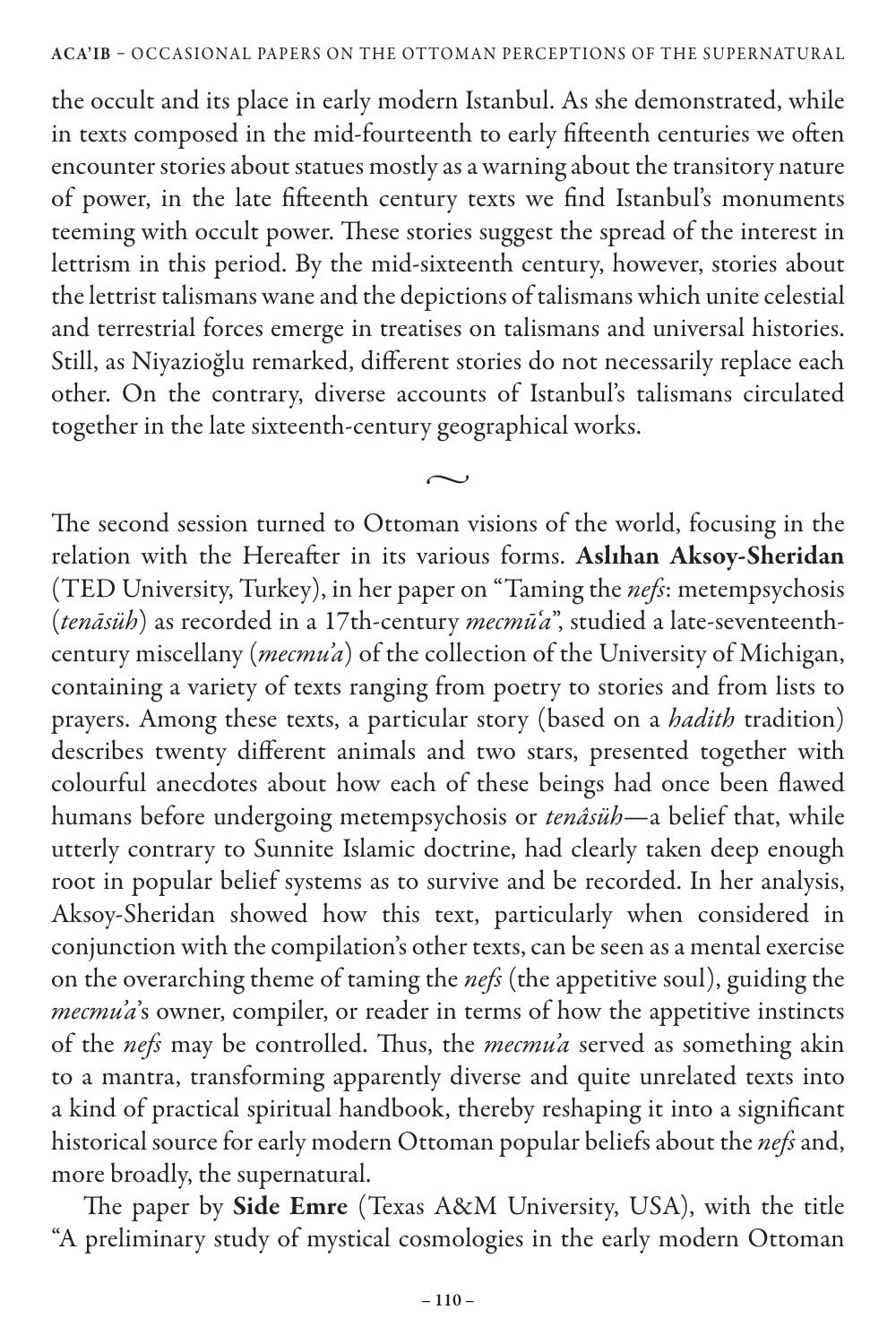world: authorship, esoteric content and inspirations in quest for a new type of learning", follows a discussion of illustrative diagrams by Ahmet Karamustafa.<sup>2</sup> Emre argued that early modern Ottoman Sufi poets/authors—in particular, members of the Khalwatiyya and its offshoots—and their literature surprise us with an unexpected phenomenon: narratives with diagrams, letters, numbers, illustrations, and tables with esoteric content. Emre focused on the *Daire-i Cihannuma* by the sixteenth-century Khalwati poet Shaykh Bayezid, but, as she showed, similar diagrams are present in various Sufi works of the Ottoman period. As her research indicated, Ottoman Sufis drew diagrams to depict a knowledge that combined "science", as in the scientific study of letters and numerology, with that of Islamic mysticism (*tasawwuf*), as in the study of the Divine and "the sacred". Relying only in part on Ibn al-Arabi's influence, this eclectic methodology aimed to achieve a harmonious understanding of the mechanics of the Universe These Sufi authors prioritized drawing diagrams with esoteric content to prove their points: a novel and unstudied phenomenon, which we do not see in the mainstream Islamic religious literature of the period produced in the Ottoman domains. Investigating the mystical and visual cosmologies in historical and textual context, Emre's paper opened paths to exploring new formations of knowledge in the early modern Ottoman world, formations that harmonized Neo-Platonic and Aristotelian "scientific" knowledge with Islamic (and especially Akbarian) mysticism and Qur'anic teachings.

In his paper, Irvin Cemil Schick (EHESS, France) investigated "The legitimation of occult practices of dubious orthodoxy: a review of physiognomy, oneiromancy, and magic in Islam". The central question he sought to answer was the following: with a multitude of verses, the Qur'ān makes clear its opposition to the practice of occult sciences by ordinary mortals. And yet, they were practiced widely and not by any means as marginal traditions. Indeed, the caliph 'Uthmān and the imam Shāfi'ī were celebrated as expert physiognomists, and the prophet Muḥammad himself—let alone Yūsuf and Danyāl—was said to be a gifted oneirocrit. How can the *sharī'ah*'s distaste for divination be reconciled with the latter's widespread acceptance, from the dawn of Islam

<sup>2</sup> A. Karamustafa, "Cosmographical Diagrams", in J. B. Harley and D. Woodward (eds), *The History of Cartography*, Vol. 2, Book 1: *Cartography in the Traditional Islamic and South Asian Societies* (Chicago 1992), 71–89.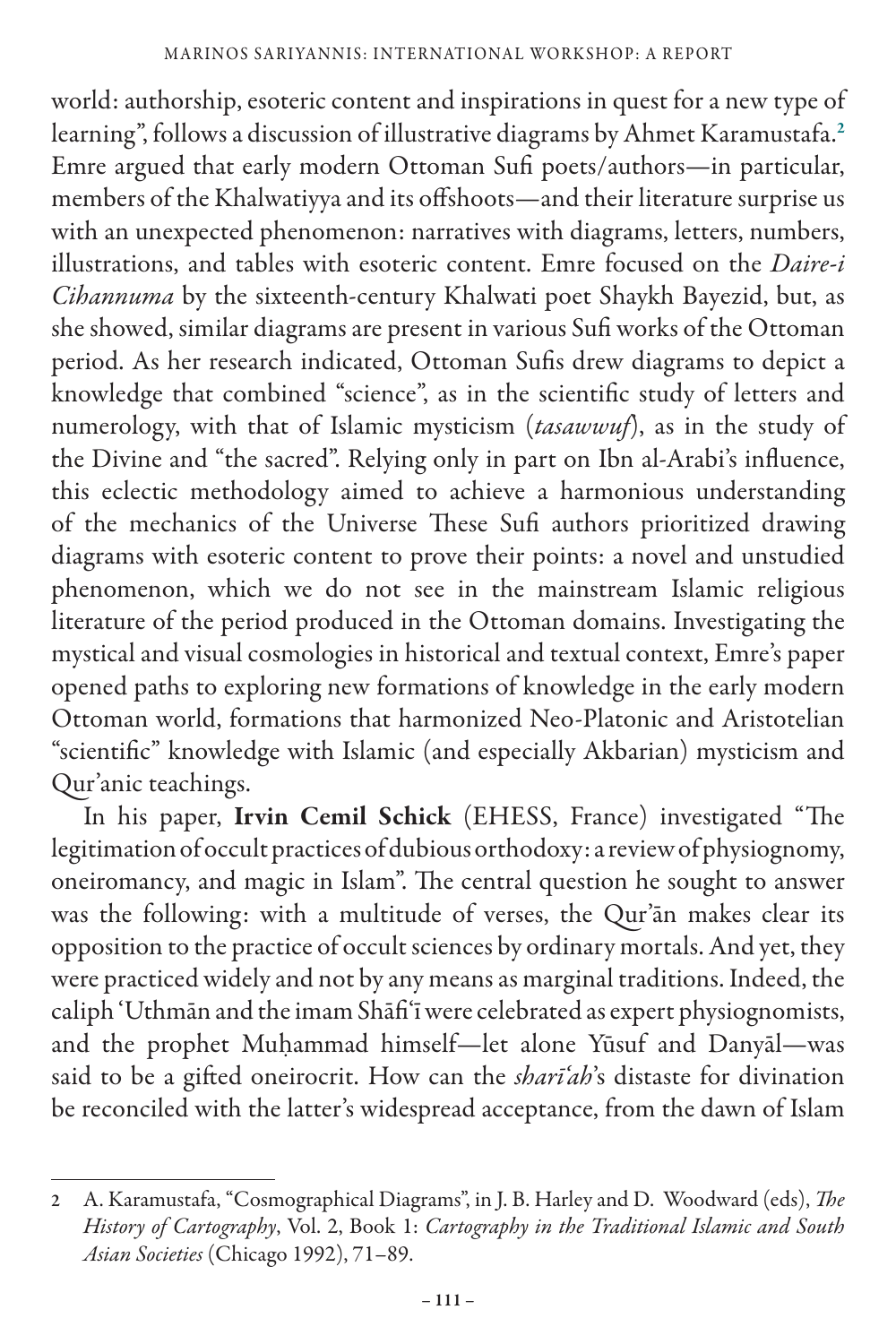to the present day? Schick offered to answer this question by reviewing the various means in which such practices were legitimated throughout history, as they appear in extant treatises. That many such texts begin with lengthy lists of citations from the Qur'ān and the ḥadīths which can, often with some effort, be interpreted as sanctioning practices such as physiognomy and oneirocriticism suggests a path for the legitimation of occult practices; yet, according to Schick, this is only one of several ways in which they were historically justified. He suggested that a careful reading of treatises from the Middle Ages to the modern era reveals other, subtler means by which occult practices were legitimated. Occult sciences in Islam, Schick argued, are viewed basically as reading and writing practices: divination corresponds to a reading of divine signs (including features of the human body) or of supernatural entities such as the Preserved Tablet, whereas in the same way magic can be conceptualized as a writing practice. Thus, given the doctrinal centrality of reading and writing in Islam, many Muslims considered occult sciences as part of the theory and practice of Islamic faith.

Marinos Sariyannis (Institute for Mediterranean Studies, Greece) spoke on "Knowledge and control of the future in Ottoman thought". Sariyannis chose to focus on foretelling the future as a *par excellence* occult practice of knowing the *ghayb* or "hidden" and sought to conduct a survey of the ways by which Ottomans attempted to predict future events; of the discussions on whether this is possible for ordinary human beings. Although there were "secular" or "historical" interpretations that claimed to be able to predict future events on the basis of historical experience, most of such discussions emphasized the possibility of human access to knowledge of the supernatural or preternatural world. Sariyannis categorized these ways into three large categories: predictions based on a direct contact with the *ghayb*, through dreams or visions or, at any rate, miraculous epiphanies; predictions based on occult sciences connecting the Written Word, the Qur'an, with the world, namely the science of letters; and predictions based on a more materialistic (yet occult) perception of universal hierarchies, namely an astrological conception of the world. Sariyannis argued that belief in historical laws, which had permeated intellectual circles throughout the eighteenth century, led to a shift of "foretelling" theories and practices from a supernatural to a natural, historical and markedly secular sphere. This rejection of any links between natural phenomena and historical events appears to have prevailed by the second half of the eighteenth century.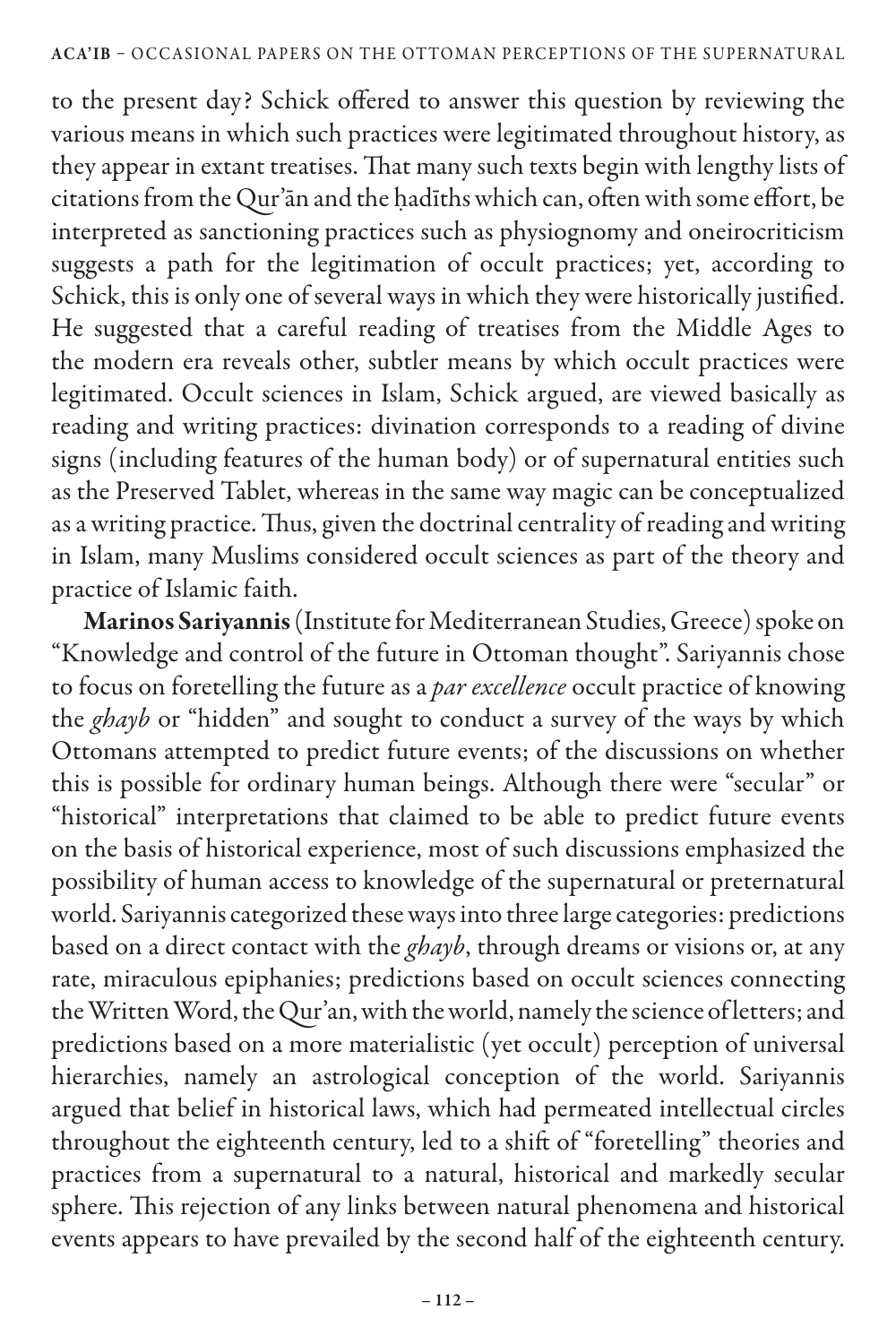Furthermore, as argued by Sariyannis, this shift may be connected both to the Kadızadelis who rebutted the (Halveti) Sufis' claim of a marked presence of the supernatural in everyday life, and to the Nakşbendis who with their emphasis on "particular will" and human agency seem to have been pivotal agents for what may be referred to as a "disenchantment of the world".<sup>3</sup>

Finally, Guy Burak's paper (New York University, USA) concerned "Materiality and 'calligraphy' in the section on invocations, prayers and magic squares in the Palace library of Bayezid II". Using as source material the section of Bayezid's library dealing with invocations, qualities of the Quran and of the Names of God, prayers and magic squares, as described in the librarian Atufi's catalogue,<sup>4</sup> Burak pinpointed the librarian's interest in calligraphic styles and calligraphers, drawing attention to scripts and alphabets as a means of reaching the divine, but also to the materiality of talismanic objects using letters and alphabets. He highlighted the connection of calligraphy and scripts with al-Bistami's lettrism, and through it also to other talismanic practices. Indeed, al-Bistami's work, along with introducing Ibn Arabi's and al-Buni's earlier lettrist theories to the Ottoman world, included an elaborate theory on the writing process, with its various tools and stages corresponding to specific faculties of the soul and the mind, but also on the various historic alphabets and their secret attributes. Burak emphasized the compatibility of these alphabets to one another and to the Arabic, as well as the ethnographic aspect of al-Bistami's work, in the context of a long Islamicate tradition, whose most well-known work is Ibn Wahshiyya's treatise on alphabets. Talismanic qualities seem to have been attributed to certain types of alphabets, Burak suggested, especially to the kufic script, which was predominantly used in panels, pages in albums, and other objects. According to Burak, calligraphy, one of the major forms of artistic production in Ottoman culture, may be regarded from a different perspective, as the calligrapher was perhaps considered someone who could produce his own specific "alphabet" endowed with talismanic qualities.

 $\sim$ 

<sup>3</sup> See the extended version of the paper published in this issue.

<sup>4</sup> G. Burak, "The Section on Prayers, Invocations, Unique Qualities of the Qur'an, and Magic Squares in the Palace Library Inventory", in G. Necipoğlu, C. Kafadar and C. H. Fleischer (eds), *Treasures of Knowledge: An Inventory of the Ottoman Palace Library (1502/3*– *1503/4)*, 2 vols (Leiden 2019), 341–366.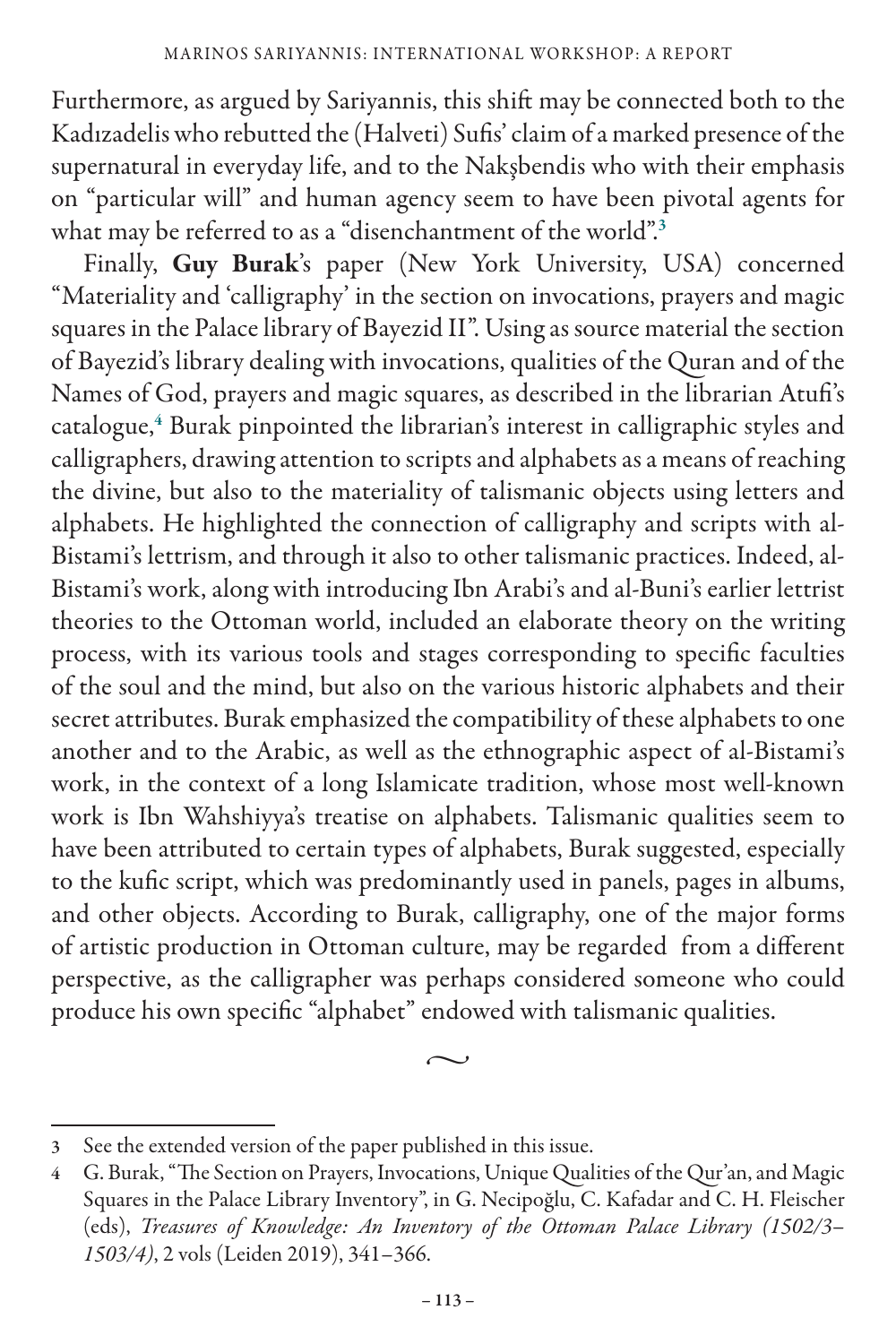The third session focused on occult practices and their place in politics and everyday life. Jean-Charles Coulon (IRHT-CNRS, France) opened this session with his paper "The occult response to the Black Death: ʿAbd al-Raḥmān al-Bisṭāmī's *Kitāb Waṣf al-dawāʾ*". Coulon examined the vocabulary relating to plagues (*ta'un* refers to disease in a general sense and that which corrupts bodies, whereas *waba'* refers to that which corrupts the air) as well as the typology of Islamicate medicine in this period (*tibb*, prophetic medicine—*tibb nabawi*—and spiritual medicine, *tibb ruhani*). Following this, Coulon presented a small treatise on the subject of plagues by al-Bistami, the early Ottoman occultist *par excellence*, who had evidently experienced some episodes of plague during his life. Coulon sought to put al-Bistami's treatise against both some predecessors, namely a treatise by al-Buni and other similar texts of the fourteenth and fifteenth centuries containing invocations against plague, and some contemporaneous treatises. He illustrted that, whereas jinn as agents are important in al-Bistami's contemporaries (such as al-Shushtari), they are not present in the two treatises of al-Bistami on plague. Importantly, al-Bistami makes allusions to Prophets, philosophers like Plato and other figures like Hermes, linking the science of letters and magical squares to the ancient Delian problem (also connected with the plague in the Hermetic tradition); thus, as Coulon demonstrated, he aimed to reconcile the ancient (primarily Greek) tradition with the Islamic one.

Taking the lead in studying natural- and supernatural-minded responses to the plague, Kostas Sarris (Freie Universität Berlin, Germany) gave the workshop a glimpse of the Greek Orthodox world with his presentation on "Magical amulets, dried toads and confession: healing the plague between *iatrosophia* and Paracelsianism in the late 17th century Ottoman Ioannina". Sarris' focus was on a Greek text dated to the last quarter of the seventeenth century and originating from the region of Ioannina (Yanya). This *Brief Interpretation about the pestilence, that is the plague*, written by the "priest Michail" (later known as Meletios of Athens), contains information concerning the possible ways of contagion, as well as various advice regarding both precautions against the disease or even its cure. Although this short treatise seems, at first glance, to originate from the long-lasting, popular iatrosophic tradition of "medical wisdom", Sarris showed that its content has almost nothing to do either with that tradition or with its coeval medical practice in the peninsula. Instead, the *Brief Interpretation* introduces into the broader Ottoman medical knowledge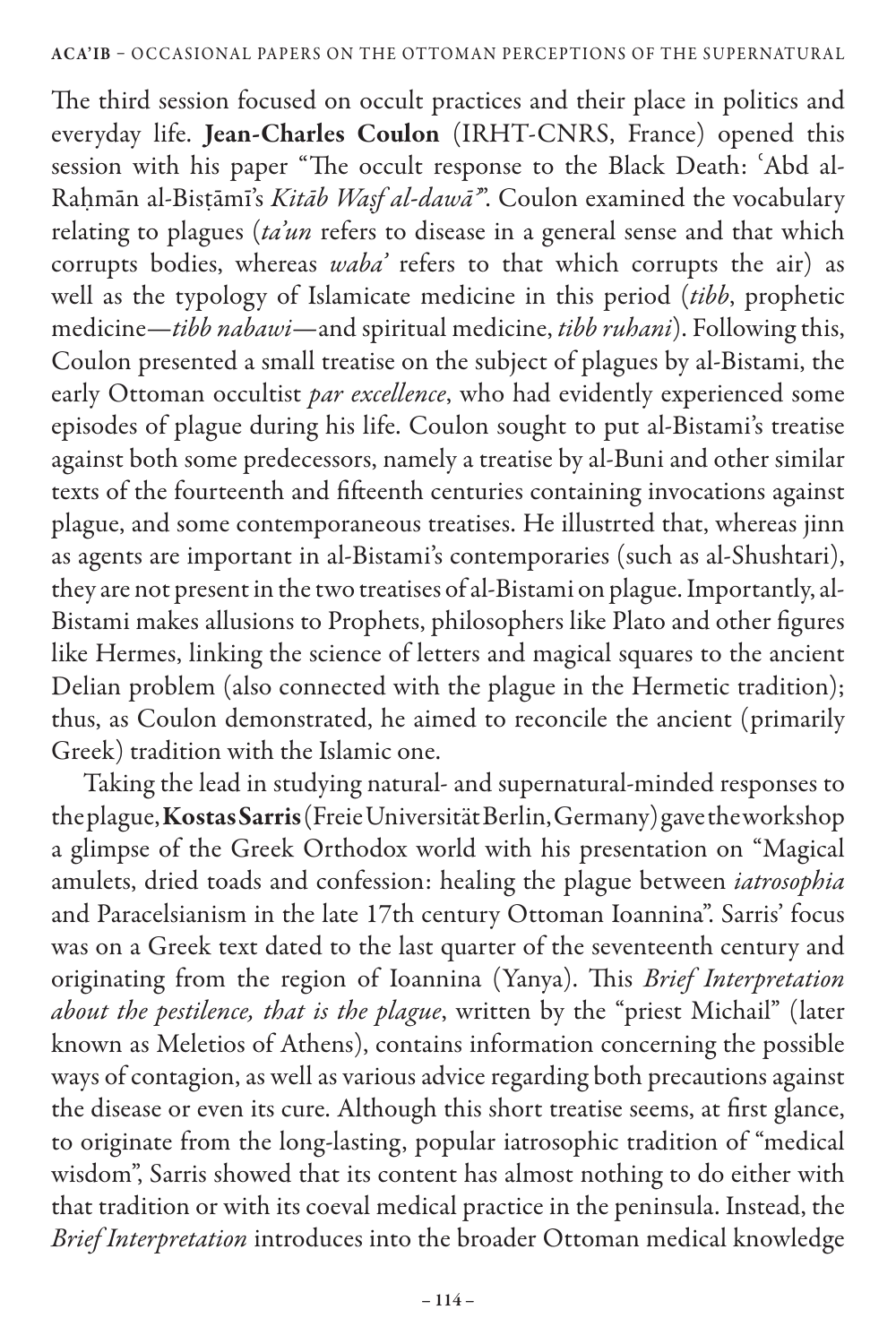preternatural elements (magical amulets, miraculous medicaments and powders), which derive directly from the early European Paracelsianism and its occult medical science.

Ahmet Tunç Şen's (Columbia University, USA) paper was on "Manuscript fragments of everyday divination and tracing the Ottoman history of emotions". Şen's source material for this presentation consisted of various kinds of shorter or longer notes, varying from invocations to God for the help of the hidden saints to methods of predicting the duration of a judge's post and so forth, which can be found scattered in various collections of texts. As he demonstrated, such notes can be read as emotional outbursts of individuals and give us valuable glimpses on their authors' spiritual and actual worries and emotions. Furthermore, Şen presented a mid-sixteenth century miscellany with similar notes, authored by the scholar Za'ifi, and with a painstaking study of the author's life and career, as well as of the names mentioned in these divinatory texts, he tried to associate the texts to key moments of his life. Thus, Şen highlighted the fact that such texts can reveal the particular moment and anxiety which might have led an author to search and produce them, thus showing the potential of notes of this kind for a microhistorical study and especially one focusing on the history of emotions.

Harun Bekir Küçük (University of Pennsylvania, USA) spoke about "The power of prayer in early eighteenth-century Ottoman chronicles". Focusing on a case from the mid-seventeenth century recorded in Na'ima's work, where the power of prayer is juxtaposed with the pragmatic use of expenses, Küçük sought to trace the actual role and functionality of prayer in eighteenth-century Ottoman mentalities. Küçük's analysis questioned what is usually perceived as the dominant role of religion, as opposed to pragmatism; instances of *waqf* money used for military purposes, for instance, indicate that Ottoman administrators at the time were less inclined to be led by pious considerations than we usually tend to think. Furthermore, Küçük drew a distinction between general prayer (*hayr duası*) and *beddua* or "curse", the latter connected with tyranny (*zulm*) and seeming perhaps more effective for eighteenth-century chronicles. Küçük illustrated the importance of such cases for the current discussions on disenchantment and rationalism in the Ottoman culture of the seventeenth and eighteenth centuries.

Finally, Ethan L. Menchinger (University of Manchester, United Kingdom) presented a paper titled "The battle of Haçova/Mezőkeresztes (1596):